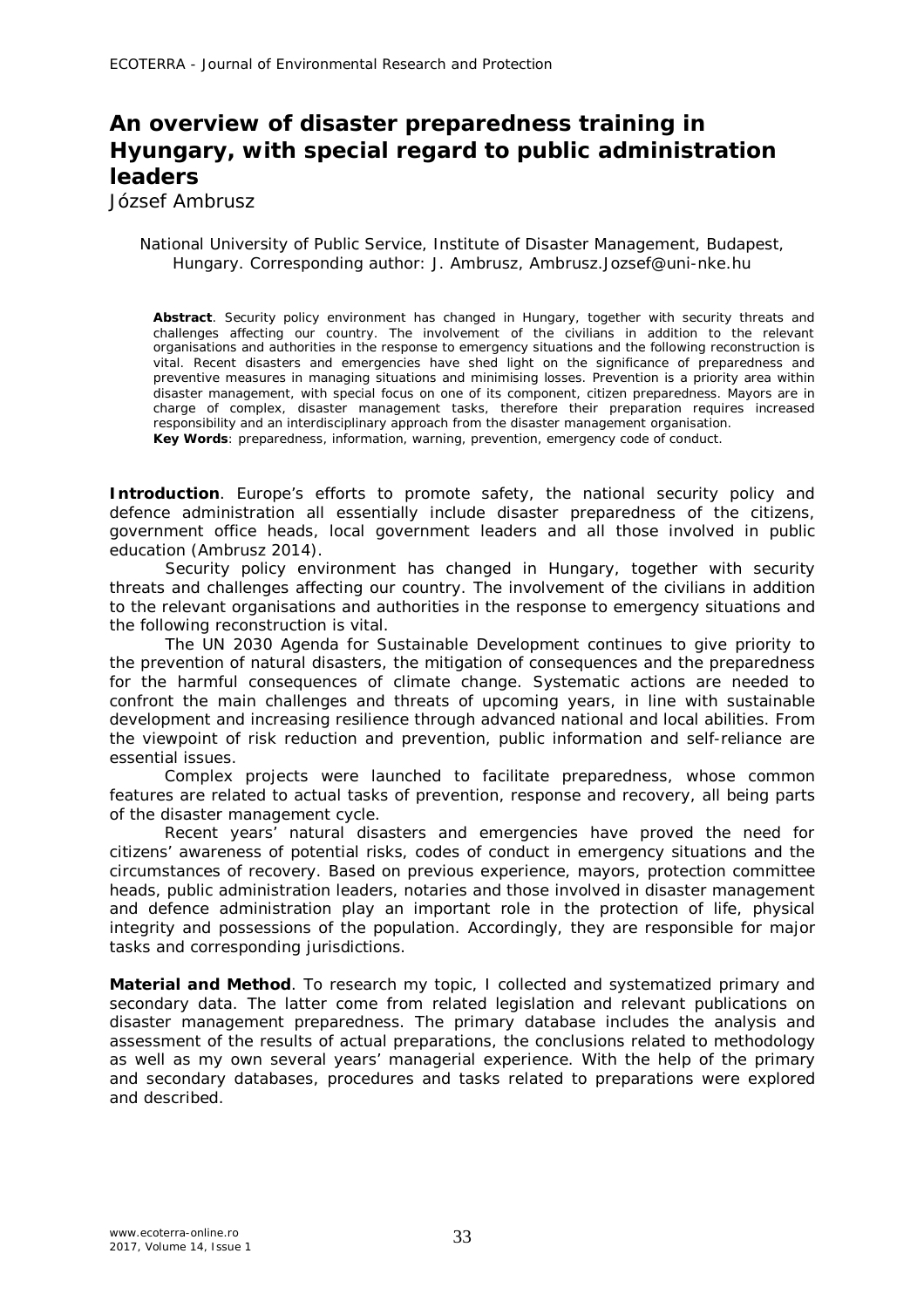## **Results**

*Legislative framework.* The highest level of legislation in Hungary emphasizing the importance of citizen preparedness is Act CXXVIII of 2011 on disaster management and the amendment of related acts. Paragraph 2 of Article 1 prescribes that every citizen and person has the right to get acquainted with the risks present in their neighbourhood and the rules of conduct related to protection. Moreover, it is their right as well as their obligation to participate in disaster management.

The professional organization for disaster management has revised and transformed citizen preparation at a varying yet steady pace (Hoffmann 2009).

In Decree No. 234/2011 (X.10) on the execution of Act CXXVIII of 2011 on disaster management and the amendment of related acts, certain elements of preparation and potential tasks are markedly present. However, the framework of preparation can be specified on the basis of the Decree of the Minister of the Interior No. 62/2011 (XII.29), as it is shown in Figure 1. I consider it important to note that previous legislation also contained the target groups and instruments of preparation, but did not differentiate between the various methods of information.



Figure 1. Target groups of disaster preparedness. Source: author's own work (2016) based on the Decree of the Minister of the Interior No. 62/2011 (XII.29).

*Tasks related to preparedness.* The purpose of disaster management preparedness is to prepare for the tasks emerging during the prevention of, response to and recovery after natural, man-made or other types of disasters and emergencies, including the mitigation of consequences. These tasks primarily fall into civil protection functions (Mógor 2009)

Civil protection is in charge of getting the citizens acquainted with the standard codes of practice; organising and preparing civil protection organisations and ensuring the provision of necessary financial resources. Civil protection is also responsible for public information, notification and alert; providing personal protective equipment; maintaining defence facilities and evacuating, evicting and sheltering the population. Moreover, protecting means of subsistence and critical infrastructure; reconnaissance of disaster area; performing rescue, first-aid, decontamination, disinfection and related temporary recovery operations (Hornyacsek 2005).

In addition, the following tasks are also civil protection functions: vulnerability assessment of settlements based on risk assessments; emergency management planning; participation in the protection of cultural heritages; protection against floods as described in the legislation; sheltering of persons falling under the provisions of refugee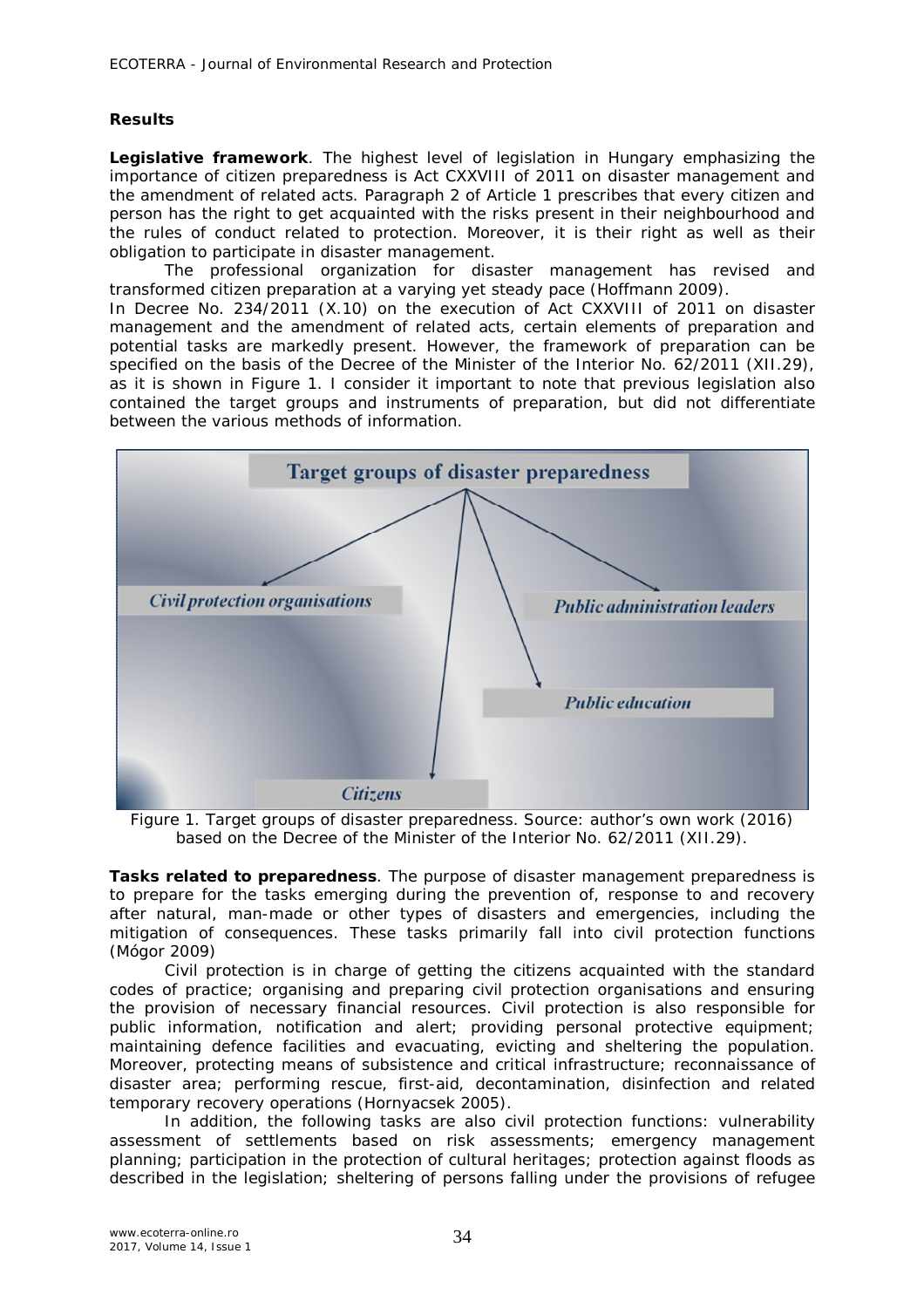law; fire fighting; mutual information and assistance deriving from international agreements and ensuring temporary service of public utilities to avoid any damages to human life, health or possessions (Endrődi 2013).

It has to be noted that fire prevention tasks within citizen preparation are integrated into the functions of the professional organisation for disaster management. The training materials are gradually expanding in line with the appearance of new tasks of the organisation.

*Preparedness of civil protection organisations.* Preparing civil protection organisations and their members take place in theoretical and practical situations. As regards the theoretical training, it can be divided into basic training, vocational training, further training as well as managerial training (Endrődi 2013, 2014).

The National Directorate for Disaster Management, Ministry of the Interior (NDGDM, MoI) draws up an annual training schedule for theoretical courses, taking into account the risk assessments and emergence management plans. The basic training include the basic elements of the system of disaster management and civil protection; the organisation for civil protection; civil protection duties and the related rights and responsibilities; hazards; risk assessment and emergency management plans; population protection tasks; bodies and organisations involved in the response; information and alert; lines of command; equipment used in response, personal protective equipment and workplace health and safety.

Staff working for civil protection organisations attends vocational trainings in accordance with their positions and responsibilities within the organisation. The content of the training include responsibilities of the given position, their execution and procedures; relationship between the unit and the organisation; lines of command and reporting in the unit and in the organisation; tools and personal protective equipment used; bodies and organisations involved and workplace health and safety.

The assigned managerial staff attends managerial trainings, which comprise the material of the basic training; additional knowledge needed to fulfil their position; leadership studies; rules on the deployment of civil protection organisations and the cooperation of other organisations involved.

The practical training of civil protection organisations aims to deepen the knowledge acquired during theoretical trainings, to drill its practical application, to practice cooperation between them and other organisations involved in rescue and to achieve timely mobilisation of units.

*Disaster preparedness of public administration leaders.* The training of public administration leaders involves the training of those appointed by the head of the central organisation, the head and members of county protection committees, the head of the local protection committees, the lord mayor, the mayors, the notaries and all those involved in disaster management and defence administration (Ambrusz 2006).

Those appointed by the head of the central organisation attend trainings at least once a year. The content of the training focuses on the sectoral disaster management tasks of the central organisation as well as the tasks related to planning, organising and management in the course of prevention, response and recovery.

The county directorate for disaster management (directorate) provides trainings to the head and members of county protection committees at least annually. The content of the preparation comprises especially of joint regional activities of public administration, law enforcement and non-governmental organisations; alerting the population and those involved in response; forming regional organisations for civil protection; tasks in the course of prevention, response and recovery; providing basic necessities to the population as well as information on remote protection.

The directorate also organises trainings for the head of the local protection committee at least once each municipal electoral term. The content of the preparation includes especially the management of those involved in the response, the rules on the deployment of local civil protection organisations, providing basic necessities to the population, public information and alert as well as knowledge on remote protection.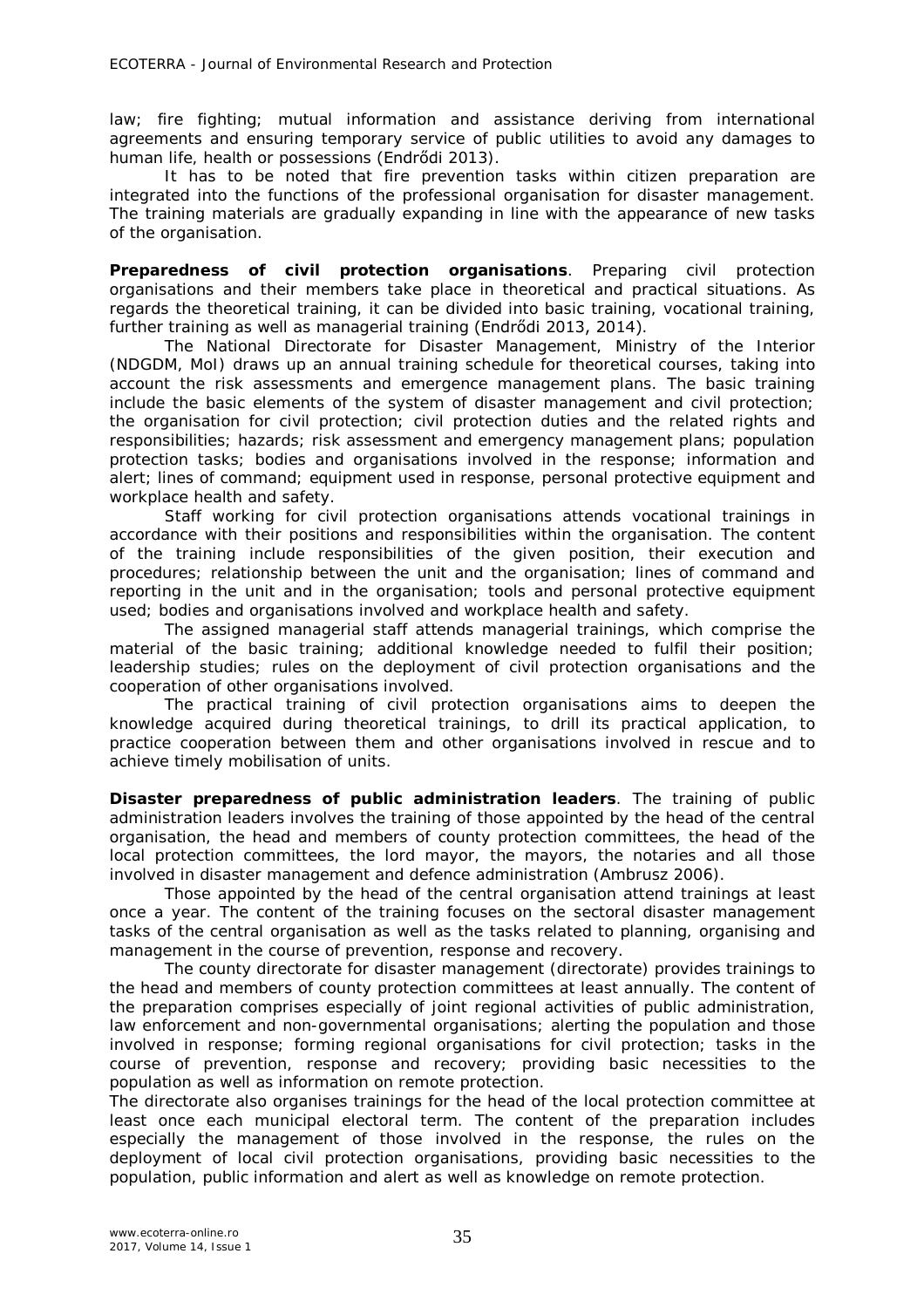Disaster preparedness of the lord mayor, mayors and notaries in the capital city covers risks Budapest is prone to; emergency planning; preparedness and prevention as well as the system of organisations involved in the protection against disasters.

At least once a year the directorate arranges trainings to the mayors and notaries of settlements that are classified into disaster management class I, while at least every second year to the mayors and notaries of settlements that belong to disaster management class II. The mayors and notaries of settlements that are classified into disaster management class III attend trainings at least once every municipal electoral term. Their preparation focuses on local risks, the classification of settlements, emergency planning, the system of disaster management, the rules on the deployment of local civil protection organisations, civil protection's authority of first instance, public information and alert as well as knowledge on remote protection depending on the risks identified (Table 1).

Table 1

| Impact         | Frequency of occurrence |            |           |             |
|----------------|-------------------------|------------|-----------|-------------|
|                | Rare                    | Not common | Common    | Very common |
| Very serious   | Class II                | Class II   | Class I   | Class I     |
| <b>Serious</b> | Class III               | Class II   | Class II  | Class I     |
| Not serious    | Class III               | Class III  | Class II  | Class II    |
| Low-level      | Class III               | Class III  | Class III | Class III   |

Specifying disaster management classes with a risk matrix Source: Author's own work (2016) based on data from NDGDM, MoI (2011)

Those involved in disaster management and defence administration participate in theoretical and practical trainings at least once a year. They are organised by NDGDM, MoI at the national level, by the directorate at the regional level and by the branch office at the local level. Trainings cover the structure and tasks of disaster management; the system of defence administration and special legal order; special measures during special legal order; the system of disaster management; people and organisations involved; special tasks of different sectors; alert, information, communications and reporting systems as well as decision making procedures (Bolgár & Ambrusz 2012).

*Citizen preparedness.* The main purpose of citizen preparedness is getting them acquainted with risks typical to their area and with codes of conduct in the case of danger or alert.

Active public information specifically includes the different types of alert and signals, codes of conduct, natural and man-made sources of danger typical to that area and possible ways of averting danger.

Passive public information can be carried out with information booklets available for those interested both in printed and electronic formats or also with open days. Information booklets focus on the different types of alert and signals, codes of conduct, first aid, natural and man-made sources of danger typical to that area and possible ways of averting danger. Passive information does not ignore national and ethnic minorities either. Moreover, people with disadvantages and disabilities are informed through booklets that are suitable for them (Hornyacsek 2005; Mógor 2009).

*Disaster preparedness of those involved in public education.* The trainings are basically aimed at teachers and students, including those in kindergartens, primary and secondary education as well as higher education. The training material is differentiated based on their age characteristics (Nováky 2015).

Teachers appointed by the headmaster attend theoretical trainings at least once a year at the disaster management branch offices. The professional disaster management organs organise separate trainings for teachers at different levels of the education. When designing the education material, the age characteristics specific to students in kindergartens, primary and secondary education have to be considered.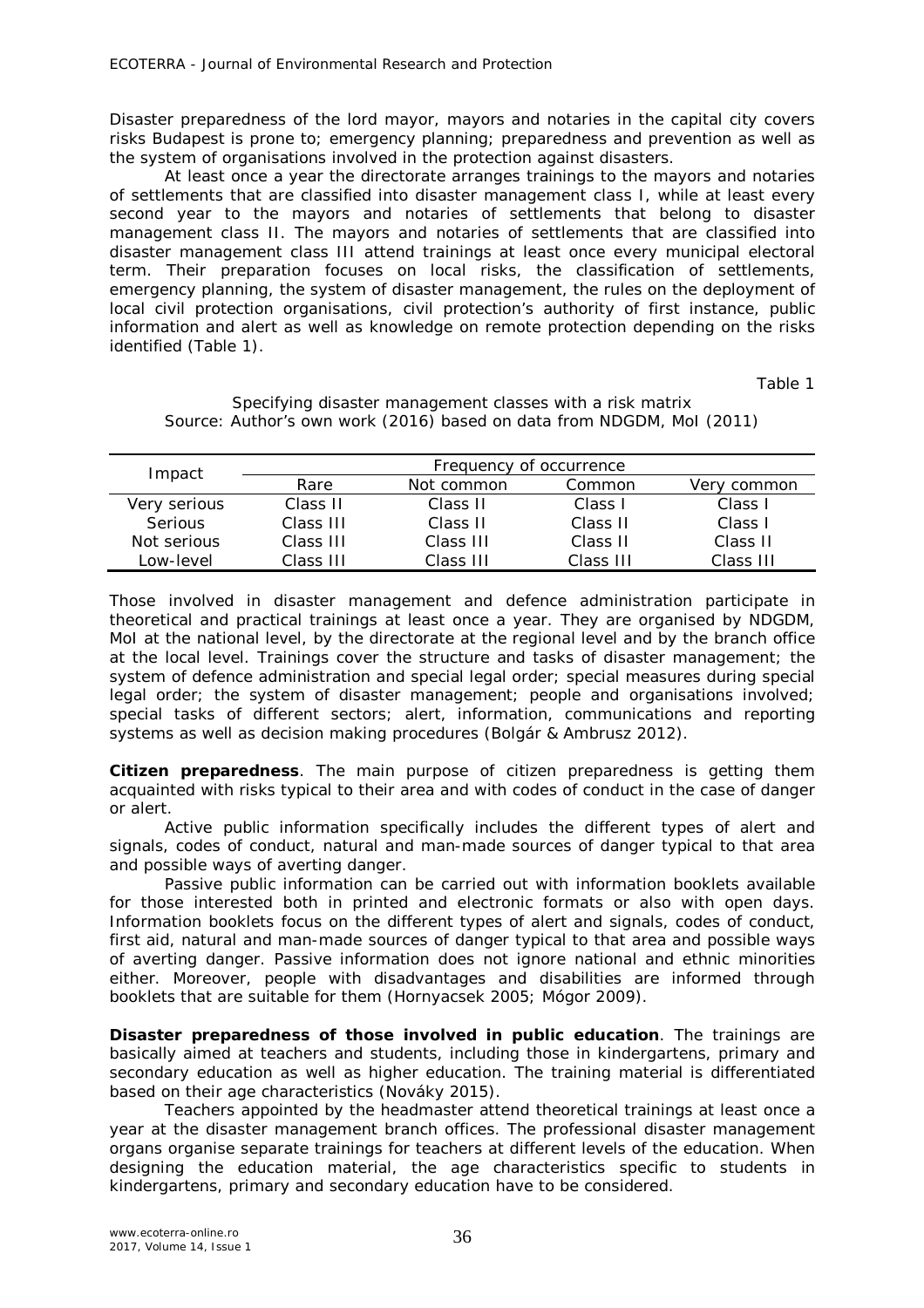Age differences between students in kindergartens, primary and secondary education determine the methods to be applied during their preparation. The central training material is defined by NDGDM, MoI – taking into account the national core program for kindergarten education – and the content of the training is compiled by the head of the disaster management branch office after having consulted with the teacher. Based on the central training material, the directorates develop regional and local teaching manuals and methodological guides and make them available to the teaching institutions. The central training material is developed by NDGDM, MoI in line with the requirements of the National Core Curriculum.

Professional bodies for disaster management assist and take part in planning and performing trainings in teaching institutions – both in in-school and out-of-school contexts –, in organising and holding disaster management youth contests regionally and locally. The finals of disaster management youth contests are organised and held by the non-profit Hungarian Civil Protection Association.

After having consulted with the leader of the given institution, the heads of the directorates and the branch offices design specific programmes for students of special education and conductive education institutions, considering their special educational needs. Students of adult education also form a separate group.

Trainings for the disaster preparedness of higher education students is initiated by the professional body for disaster management by contacting the head of the higher education institution. Recently civilian volunteer rescue teams have gained more importance in Hungary, which is also reflected in higher education institutions. Students of the Institute of Disaster Management, National University of Public Service and the Institute of Fire Protection and Disaster Management, Faculty of Architecture, Szent István University are also participants of these courses (Figure 2).



Figure 2. Voluntary Disaster Management Unit of National University of Public Service (NUPS-NKE) Source: Author's own photograph (2012).

**Conclusions**. Due to the increasing number of natural and man-made disasters and dangers in the past decades, the citizens have become more sensitive to personal and social safety. National Directorate General for Disaster Management, Ministry of Interior has developed the main directions and principles of citizen preparedness and information and made recommendations on their possible ways and methods.

By outlining the complexity of preparedness, this paper demonstrated the high importance of preparing public administration leaders for disaster management, since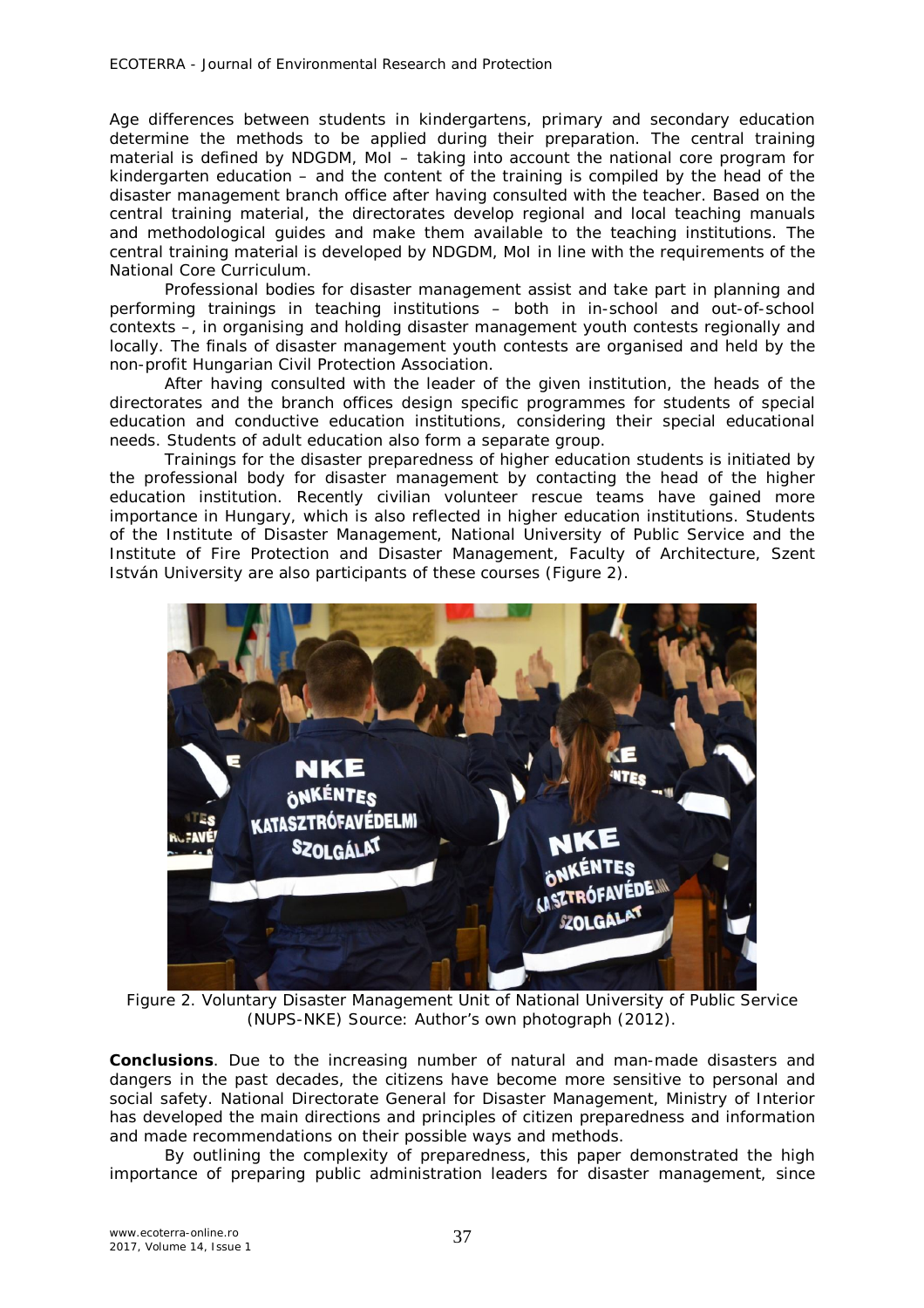they bear great responsibility and tasks in the protection against disasters as well as in the preceding preparation phase. These tasks have to be implemented at high standards. Their preparation can be assisted with an information-based application developed by NDGDM, MoI. The application called VÉSZ was designed for emergency public information on smart phones and tablets, so anyone holding such devices can have access to information and a repository of knowledge free of charge. This emergency public information system was developed with the help of Hungarian National Association of Radio Distress-Signalling and Infocommunications and Microsoft Hungary Kft. and it is available on Android, iOS and Windows phones.

In this paper I analysed that preparedness has a key role not only in prevention but also in response and in the mitigation of consequences with regards to crisis communication.

Disaster preparedness is a complex system in Hungary, in which preparation for national tasks is carried out within the system of public administration. Disaster preparedness is a bipolar process, which integrates activities and knowledge related to education, public information and alert that requires interactive involvement of the citizens as well as the interdependent information provided by various monitoring systems.

## **References**

- Act No. CXXVIII of 2011 concerning disaster management and amending certain related acts.
- Ambrusz J., 2006 A közigazgatási és önkormányzati vezetők felkészítésének rendszere (Preparedness System of Public Administration and Municipal Leaders) KATASZTRÓFAVÉDELEM XLVIII(7):1-5.
- Ambrusz J., 2014 Rendvédelmi ismeretek (Law Enforcement), Budapest: Nemzeti Közszolgálati Egyetem, 112 pp., ISBN:978-615-5305-61-0.
- Bolgár J., Ambrusz J., 2012 Kríziskommunikáció (Crisis communication). Budapest: Nemzeti Közszolgálati Egyetem.
- Decree of the Minister of the Interior No. 62/2011 on certain rules concerning protection against disasters.
- Endrődi I., 2013 A katasztrófavédelem feladat-, és szervezetrendszere (Tasks and Structure of Disaster Management). Budapest: Nemzeti Közszolgálati Egyetem Vezető- és Továbbképzési Intézet, 86 pp.
- Endrődi I., 2014 The place and role of the information system Civilhelp.hu in the structure of disaster management and its importance in the execution of civil protection tasks. In: NISPAcee Government vs. Governance in Central and Eastern Europe: From Pre-Weberianism to Neo-Weberianism? Presented Papers from the 22nd NISPAcee Annual Conference, Budapest, Hungary, 22–24 May 2014. Bratislava: NISPAcee, 2014. pp. 28-41, ISBN: 978-80-89013-72-2.
- Governmental Decree No. 234/2011 (X. 10.) on the execution of Act CXXVIII 2011 on disaster management and the amendment of related acts.
- Hoffmann I., 2009 Készülj fel! az OKF lakosságfelkészítő munkája (Be prepared! citizen information booklet, NDGDM, MoI). Retrieved 20 March 2016, from www.vedelem.hu/letoltes/tanulmany/tan253.pdf.
- Hornyacsek J., 2005 A lakosság katasztrófavédelmi felkészítésének elméleti és gyakorlati kérdései (Theoretical and Practical Issues of Disaster Management Public Awareness). Doctoral dissertation, Zrínyi Miklós Nemzetvédelmi Egyetem.
- Mógor J., 2009 Katasztrófavédelem (Disaster Management). Budapest: Complex Kiadó Jogi és Üzleti Tartalomszolgáltató Kft., ISBN: 978 963 295 019 8.
- Nováky M., 2015 Önkéntes mentőszervezetek alkalmazásának lehetőségei (Potential Uses of Volunteer Rescue Organisations) In: Gaál Gyula, Hautzinger Zoltán (ed.) Modernkori veszélyek rendészeti aspektusai, 380 pp. Pécs: Magyar Hadtudományi Társaság Határőr Szakosztály Pécsi Szakcsoport, 2015. pp.25-332. (Pécsi Határőr Tudományos Közlemények; 16), ISBN: 978-963-12-3927-0.